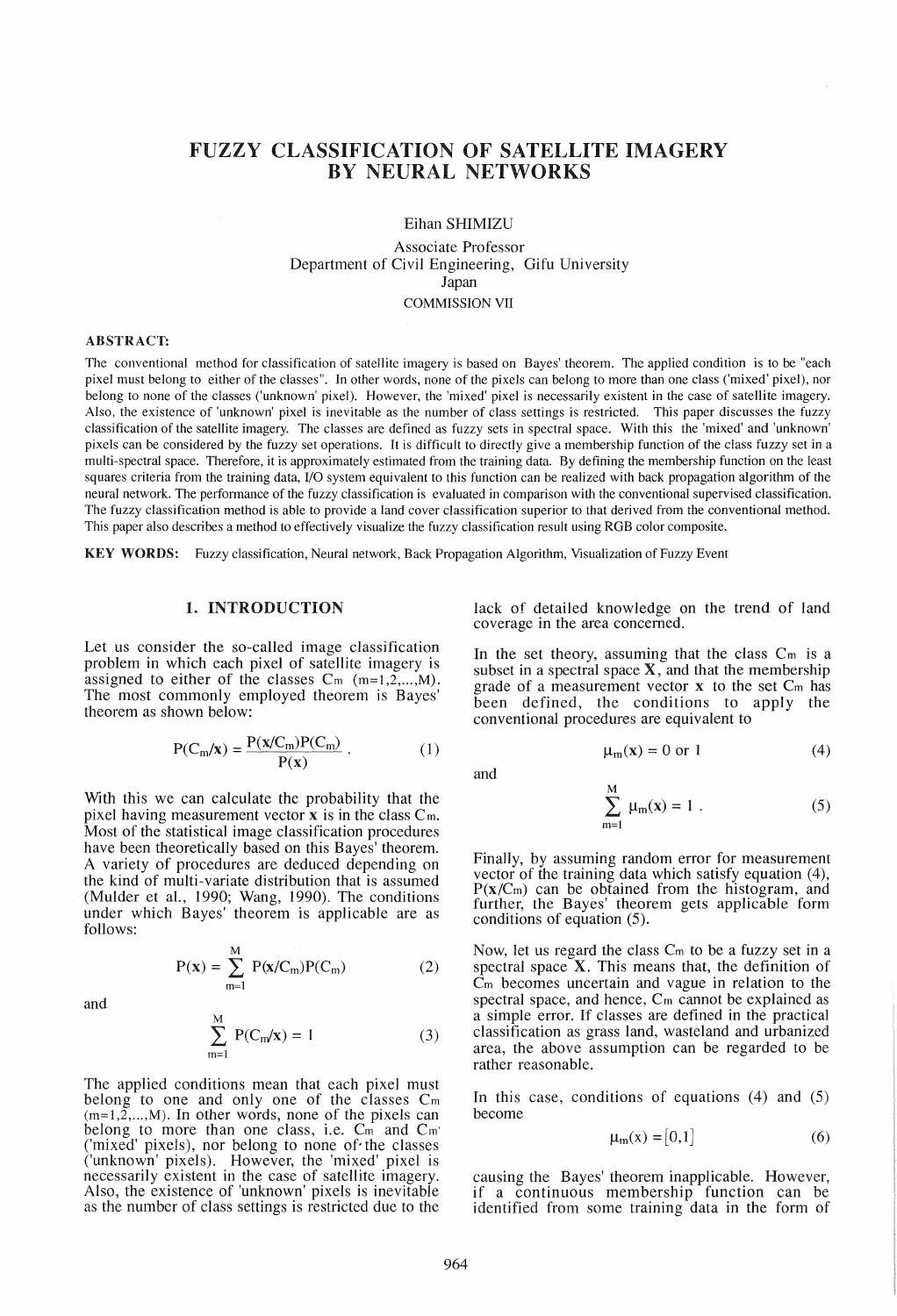equation (6), this allows us to treat 'mixed' and unknown' pixels. Considering the case of  $m = A$ , B, the 'mixed' and 'unknown' pixels can be expressed respectively as

$$
\mu_{A \cap B} = \mu_A(x) \land \mu_B(x) \tag{7}
$$

and

$$
\mu_{A \cup B} = 1 - \mu_{A \cup B}(\mathbf{x})
$$
  
= 1 - [\mu\_A(\mathbf{x}) \vee \mu\_B(\mathbf{x})]. (8)

In this framework, a method is constructed to identify classes as fuzzy sets in multi-spectral space and to classify the satellite imagery into defined class fuzzy sets.

Besides, the probability measure of fuzzy event Cm

can be defined by the Lebesgue-Stieltjes integral:  
\n
$$
P(C_m) = \int_{\Omega} \mu_m(x) dp
$$
\n(9)

where  $\Omega$  is the sample space and  $\mu_m(x)$  is the characteristic function of a fuzzy event  $\widetilde{\mathbf{C}}$ m, that is, the membership function (Zadeh, 1968). Wang (1990) defined the membership function based on maximum likelihood algorithm with fuzzy mean and fuzzy covariance matrix replacing the conventional mean and covariance matrix. This becomes possible, under the assumption that  $P(x/C_m)$  has a multivariate normal distribution. In practice it is rare that the data have a normal distribution, as they may rather have a multi-modal or asymmetric distribution.

This study depends neither on the Bayes' theorem nor on the theory of the probability of fuzzy events. The proposed method in this study persistently identifies the membership function from fuzzy training data obtained purely under equation (6).

#### 2. DEFINITION OF CLASS FUZZY SET

#### 2.1 Fuzzy Training Data

It is difficult to directly give a membership function of the class fuzzy set Cm in a multi-dimensional spectral space. Accordingly, the training data are obtained with an indirect method as follows:

i) Choose a region where its feature is considered to be homogeneous in the imagery

ii) Give the membership grades of that region to the class  $C_m(m=1,2,...M)$ .

iii) Refer to measurement vectors of the pixels in the region. Accordingly, the same number of training data as the pixels in the region is obtained.

iv) Repeat processes i) through iii).

The above method is not so difficult in comparison with the method to obtain the training data employed in the conventional procedures. In addition, it allows more information to be extracted from the imagery as the condition in equation (4) does not exist.

#### 2.2 Definition of Class Fuzzy Set

The training data given by the above method have the following features with respect to the conventional way of giving the membership function to the fuzzy set.

i) Training data can not be obtained for the entire region of the spectral space.

ii) Membership grade of the same measurement vector to the class  $C_m$  is sometimes given as a different value by plural training data.

Thus, the membership function for the spectral space X is approximately estimated from the training data. Assuming that the membership grades for a pixel measurement vector have random errors with equal<br>and independent variances, and  $\mu_m(x)$  is a and independent variances, and  $\mu_m(x)$  is a continuous function, then  $\mu_m(x)$  can be defined by the criteria of least squares as follows:

min. 
$$
\sum_{i=1}^{n} [M_{im} - \mu_m(x_i)]^2
$$
 (10)

where  $x_i$  is a measurement vector of sample pixel i  $(i=1,2,...,n)$ , and Mim is a membership grade of  $x_i$  in the class fuzzy set Cm.

### 3. CALIBRATION OF MEMBERSHIP FUNCTION OF CLASS FUZZY SET

As equation (10) presents the least squares method, statistical identification is possible if an appropriate form of the function can be given. However, the membership function is supposed to be a complex non-linear function, and it is very difficult to give an appropriate function form to a multi-dimensional space. In this study, accordingly, a method is proposed to approximately realize equation (10) by applying the neural network as reported by Rumelhart, Hinton and Williams (1986).

### 3.1 Formulation of Neural Network

Consider a three-layer network with S input units, one hidden layer with T units, and a single output unit. The components of  $\mathbf{x}_i = (x_{i1}, x_{i2}, \dots, x_{is})$ constitute the inputs to the S input units  $I_{is}$ , s = 1,2, ..., S, respectively. The output of the input unit, Ois, is taken to be equal to the input. That is

$$
O_{is} = I_{is} \tag{11}
$$

The state of the hidden layer unit  $I_{it}$ ,  $t = 1, 2, ..., T$ , is determined as

$$
I_{it} = \sum_{s=1}^{S} w_{st} O_{is} + \theta_t
$$
 (12)

where  $w_{st}$  is the weight assigned to the connection from input unit s to hidden unit t and the parameter  $\theta_t$  associated with the hidden unit t is bias. The output of the hidden layer is represented by a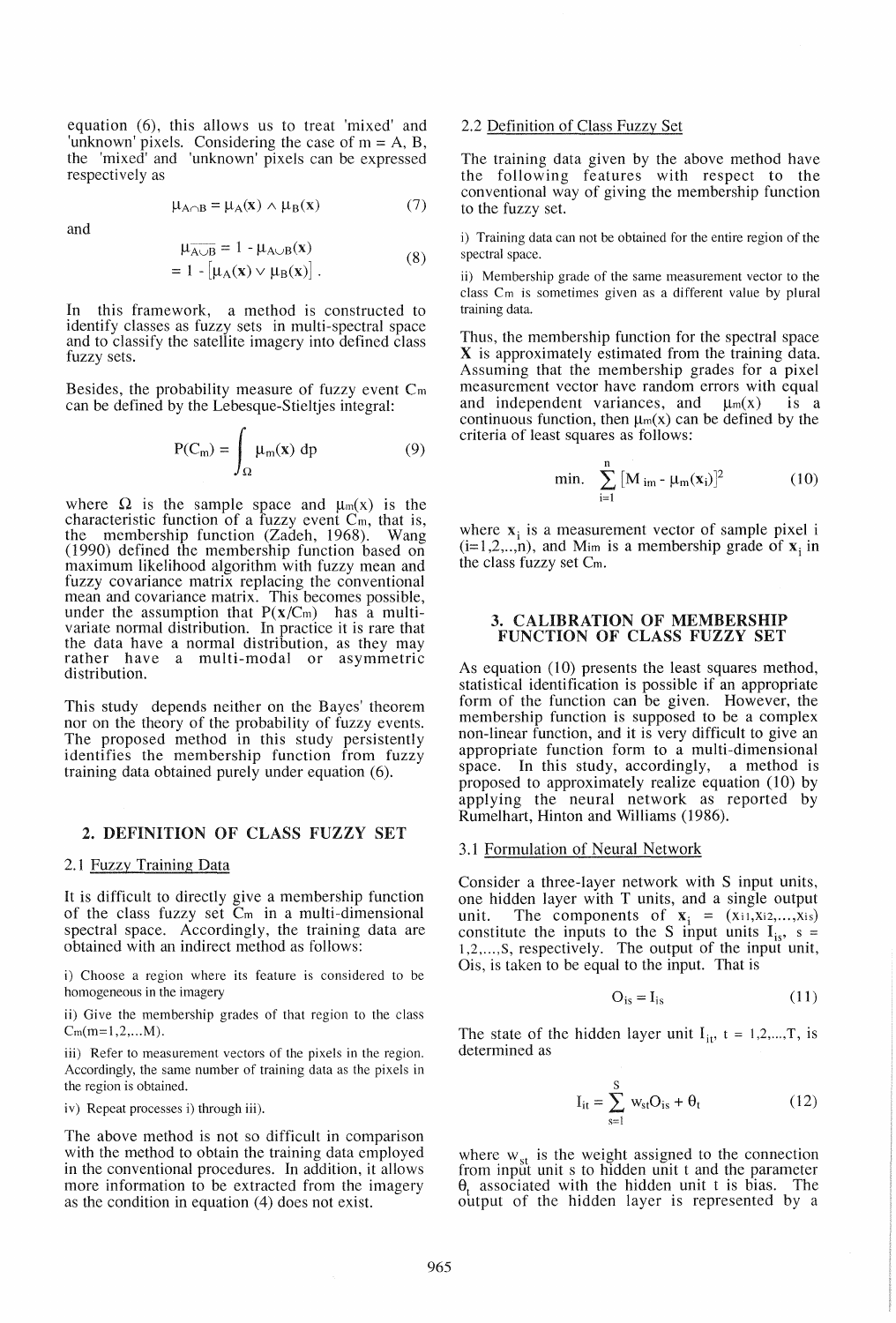sigmoid function as follows:

$$
O_{it} = f(I_{it})
$$
 (13)

$$
f(I_{it}) = \frac{1}{1 + \exp(-I_{it}/\theta_0)}
$$
 (14)

where  $\theta_0$  is a parameter which modifies the shape of the sigmoid function, and is often called "temperature" parameter from the analogy with statistical mechanics. The state and the output of the output unit are determined similarly as;

$$
I_i = \sum_{t=1}^{T} w_t O_{it} + \theta \qquad (15)
$$

$$
O_i = f(I_i) \tag{16}
$$

where  $w_t$  is the weight assigned to the connection from the hidden unit t to the output unit and  $\theta$  is a bias.

### 3.2 Calibration of Membership Function

The learning is accomplished so that the square of the error is minimized as follows:

$$
E_i = \frac{1}{2} (M_{im} - O_i)^2
$$
 (17)

where the factor of one-half is inserted for mathematical convenience in later discussion. The input-output system which is almost equivalent to the membership function  $\mu_m(x)$  is regarded as;

$$
\mu_m(x) = O(x) \tag{18}
$$

where  $O(x)$  shows the output of the network after sufficient learning is finished. A gradient descent using the back propagation training algorithm is employed. For example, the convergence of the weight  $w_{st}$  is achieved by taking incremental change  $\Delta w_{st}$  as follows;

$$
\Delta w_{st} = -\eta \frac{\partial E_i}{\partial w_{st}} \tag{19}
$$

where  $\eta$  is the learning rate. By utilizing f '(x) = f(x)[1-f(x)],  $\Delta w_{st}$  is written

$$
\Delta w_{st} = -\eta \frac{\partial E_i}{\partial Q_i \partial Q_{it}} \frac{\partial Q_{it}}{\partial w_{st}}
$$
  
= -\eta \frac{\partial E\_i}{\partial Q\_i} \frac{\partial Q\_i}{\partial I\_i} \frac{\partial Q\_{it}}{\partial Q\_{it}} \frac{\partial I\_{it}}{\partial I\_{it}}  
= \eta (M<sub>im</sub>-Q<sub>i</sub>)Q<sub>i</sub>(1-Q<sub>i</sub>)w<sub>t</sub>Q<sub>it</sub>(1-Q<sub>it</sub>)Q<sub>is</sub> (20)

Now  $\delta_i = (M_{im} - O_i)O_i(1 - O_i)$  is defined and written as;

$$
\Delta w_{st} = \eta \delta_i w_t O_{it} (1 - O_{it}) O_{is} \tag{21}
$$

The weight w<sub>st</sub>, biases  $\theta_t$  and  $\theta$  are trained in the

same manner as follows;

$$
\Delta w_t = \eta \delta_i O_{it} \tag{22}
$$

$$
\Delta \theta_t = \eta \delta_i w_t O_{it} (1 - O_{it})
$$
 (23)

$$
\Delta \theta = \eta \delta_i \tag{24}
$$

If the neural network has more than three layers, and input-output function f is the sigmoid function, it is proved that equation (17) converges to zero (Funahashi, 1989). Equation (17) does not completely converge to zero since the training data in this study are assumed to include the same measurement vector but different membership grades. It is possible, however, to get results equivalent to those obtained by the least squares method without assuming the function form.

## 3.3 Experiment

Let us try a simple experiment. The membership grades given for one-dimensional measurement x were estimated by the back propagation algorithm. A single unit was prepared in the input layer for a measurement x. The hidden layer with three units was defined. The 'temperature' parameter  $\theta_0$  and the learning rate  $\eta$  were assumed to be 1.9 and 0.3 respectively. The neural network was trained for 3,000 iterations. The membership grades given as training data and the estimated values by the trained network are shown in Fig. 1. A correlation coefficient between them is 0.986. As is apparent from this result, a three layer neural network can estimate two-modal and asymmetric distribution of membership grades.



Fig.l Estimation of Membership Grades by Neural Network

#### 4. VISUALIZATION OF FUZZY CLASSIFICATION RESULT

So far the easiest method to represent the classified result of satellite imagery is the fabrication of land cover/land use map. In this method, the classified results are displayed as colored imagery by assuming a single color to each class. The color is not defined limitedly and discontinuously in its nature, but rather in a continuous 3-D space like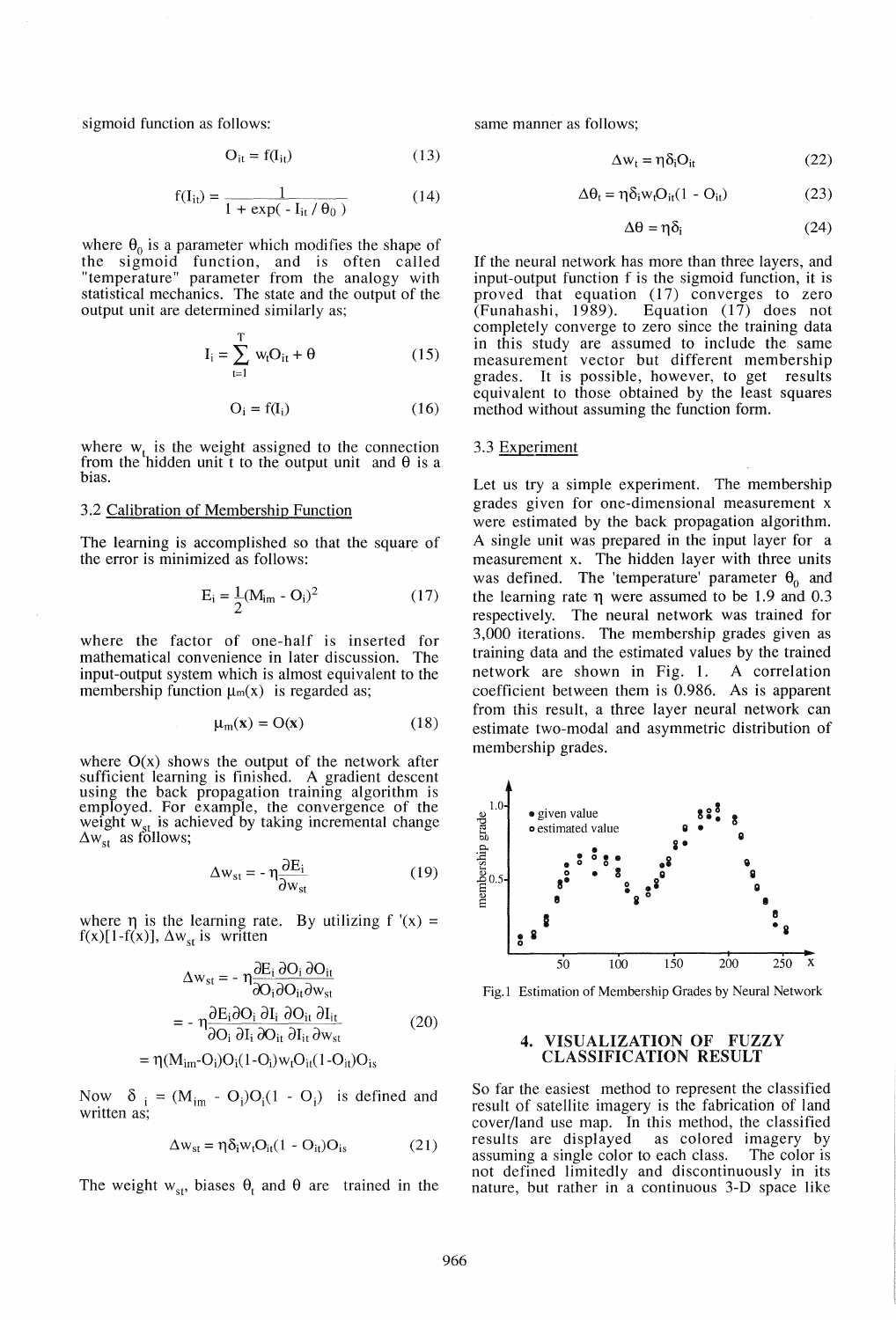RGB or HSI(Hue, Saturation and Intensity) space in general (Harris et aI., 1990). By using this method, the result of fuzzy classification can be effectively expressed with colors.

Let us take the most conventional RGB space as an example. Color expression similar to the false color composite can be applied by selecting 3 classes among those settled and assigning either of R, G and B to the membership grade of each class. In the RGB space in general, the color (hue and saturation) is expressed as the difference in direction of the vector, and the brightness of the color as the difference in the amplitude of the vector. From the above, the manner of class mixture is expressed as the color, and possibility of not the 'unknown' pixel as the brightness of the color. In this case, the correspondence of the class mixture and the color is implied with chromaticity diagram (RGB composite image in the trigonometric coordinates under that the brightness is set invariant). This can be utilized as a general explanation to interpret results of image classification.

In general, the color is defined as a point in a regular triangular pyramidal space determined by orthogonal RGB axes (Harris et aI., 1990). In other words, M-dimensional data can be expressed with colors if M-angular pyramidal space is defined (M>3; each axis is made correspond to arbitrary hue on the Munsell hue circle) and M-dimensional data are expanded in this space. This allows direct are expanded in this space. This allows direct expression of the fuzzy classification with colors. With this method, however, attention must be brought to the fact that the result of classification and the displayed color do not correspond 1:1 to each other, because displayed colors are eventually defined through projection into the orthogonal RGB space. However, there is an advantage that the manner of class mixture is roughly expressed as the color (mainly hue and saturation) and its possibility as the brightness.

## 5. APPLICATION AND EVALUATION

In order to evaluate the performance of the fuzzy classification by neural networks, an experimental study has been carried out on Landsat TM data.

### 5.1 Fuzzy Training Data

The study area is Yokohama, Japan. The TM imagery was taken in October, 1988. The bands 1,2,3,4,5 and 7 were used for the classification. Four land cover classes (urban, grass, forest, water) were defined. A training site, 156 by 256 pixels in size, was specified. About 10,000 pixels were obtained as the fuzzy training data from the training site by the procedure shown in section 2.1. Further, in this work, one hundred and twenty sample pixels were selected by random sampling, that is, 120 by 4 membership grades were used for learning of the neural networks. One hundred and twenty pixels were not sufficient for land cover classification. This is due to the performance of the personal computer, NEC PC-9801 RA. The program for

training the neural network is now being installed into the EWS, Sun SPARC Station IPC. The number of sample pixels will be increased.

## 5.2 Fuzzy Classification

The neural network was calibrated for each land cover class. The input layer had six units for six TM bands. It was very difficult, in general, to choose the number of hidden layers and the number of units in each hidden layer, as it depends on the type of application (Hepner, 1990). A single hidden layer with six units was defined in this work.

The neural network for each class was trained for  $30,000$  iterations. The learning rate,  $\eta$ , was constantly defined as 0.3. Table 1 shows the overall accuracy of the learning given by the correlation coefficient between the network output and the membership grade. The accuracy of learning is considered to be an appropriate level.

Table 1. The Accuracy of Learning of Neural Networks

| Class  | $\theta_0$ | <b>Correlation Coefficient</b> |
|--------|------------|--------------------------------|
| urban  | 3.50       | 0.957                          |
| grass  | 3.90       | 0.933                          |
| forest | 3.15       | 0.925                          |
| water  | 2.45       | 0.991                          |

#### 5.3 Comparison with Convention Supervised Classification

For comparison, maximum likelihood classification (M.L.C.) was applied. The sample pixels were "hardened" so that the individual sample pixel was assigned into the land cover class to which a maximum membership grade was given. These were regarded as ground truth data for M.L.C. The fuzzy classification was carried out on the training sample by using the calibrated neural networks. The result was "hardened" in the similar way.

Table 2 gives the number and percentage of correctly classified pixels. An 82.5 percent overall accuracy was achieved by the fuzzy classification, and a 61.7 percent overall accuracy was achieved by M.L.C. This result shows that the fuzzy classification by neural networks is also applicable to a one-pixel-one-class classification method.

Table 2. Number of Correctly Classified Pixels

| Class  | <b>Total Number</b> | <b>Correctly Classified Pixels</b> |             |  |
|--------|---------------------|------------------------------------|-------------|--|
|        | of Pixels           | $F.C.*$                            | M.L.C.      |  |
| urban  | 60                  | 53 (88.3%)                         | 34 (56.7%)  |  |
| grass  | 27                  | 22 (81.5%)                         | 14 (51.9%)  |  |
| forest | 22                  | 14 (63.6%)                         | 22 (77.3%)  |  |
| water  | 11                  | 10 (90.9%)                         | $9(81.8\%)$ |  |
| Total  | 120                 | 99 (82.5%)                         | 74 (61.7%)  |  |

\* EC.: Fuzzy Classification